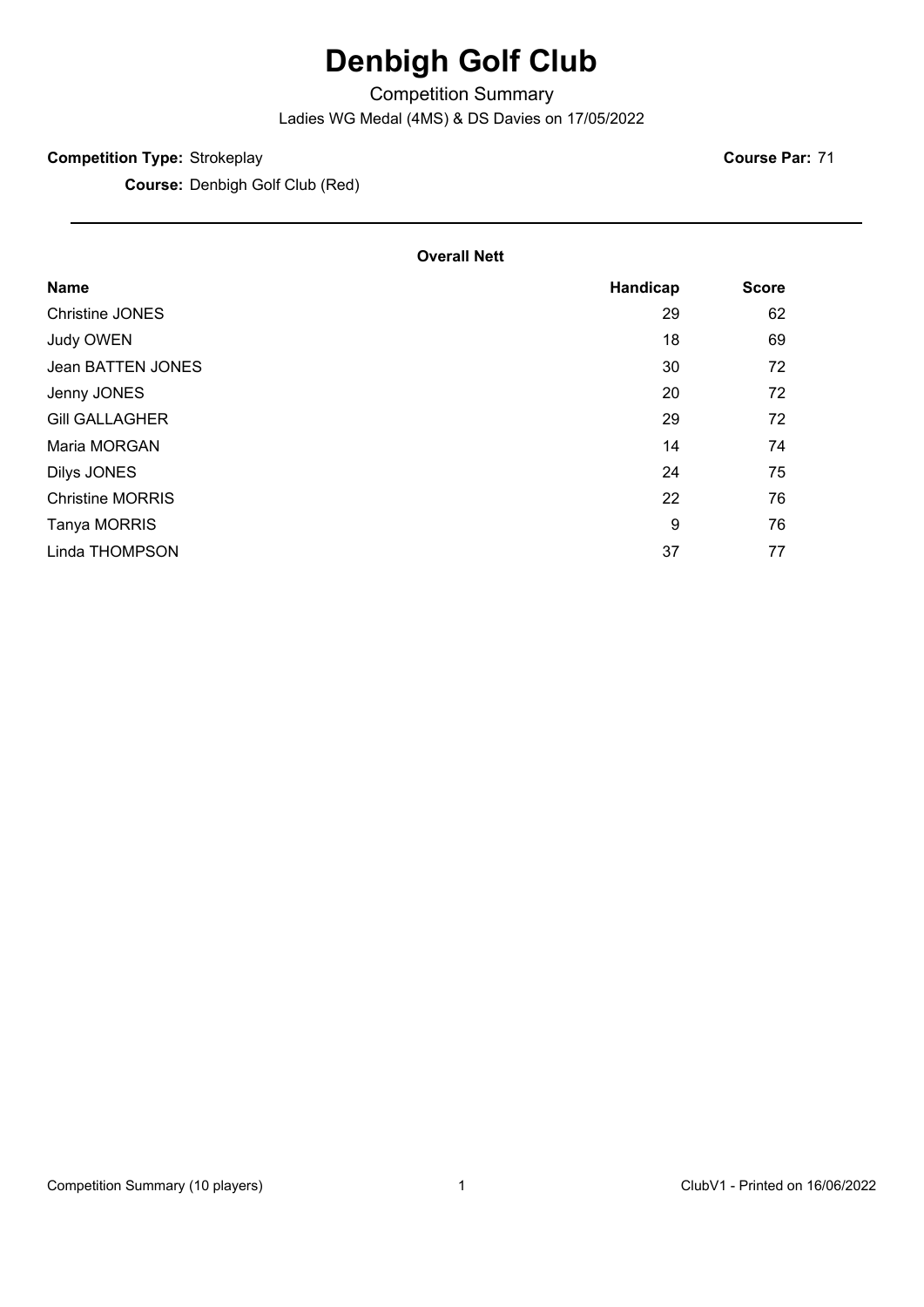# **Denbigh Golf Club**

Competition Result

Ladies WG Medal (4MS) & DS Davies (17/05/2022)

**Score Type:** Strokeplay **Course/Tee:** Denbigh Golf Club (Red)

### **Division 1**

| Pos            | <b>Name</b>                   | <u>Gross</u> | <u>Hcp</u> | <b>Nett Marker Name</b> |
|----------------|-------------------------------|--------------|------------|-------------------------|
| 1              | Judy OWEN                     | 87           | 18         | 69 Not Selected         |
| 2              | Jenny JONES                   | 92           | 20         | 72 Not Selected         |
| 3              | Maria MORGAN                  | 88           | 14         | 74 Not Selected         |
| 4              | Dilys JONES                   | 99           | 24         | 75 Not Selected         |
| 5              | <b>Christine MORRIS</b>       | 98           | 22         | 76 Not Selected         |
| 6              | Tanya MORRIS                  | 85           | 9          | 76 Not Selected         |
| $\overline{7}$ | <b>Betty THOMAS</b>           | 105          | 26         | 79 Not Selected         |
| 8              | Stephanie BROOKE              | 96           | 16         | 80 Not Selected         |
| 9              | Susan BAGGALEY                | 106          | 25         | 81 Not Selected         |
| 10             | Julia GLEAVE                  | 107          | 23         | 84 Not Selected         |
| 11             | Valerie Lady Captain FLETCHER | 110          | 24         | 86 Not Selected         |
| 12             | <b>Helen OWENS</b>            | 114          | 27         | 87 Not Selected         |

Register with HowDidiDo.com to view all your golfing statistics and competition results. It's FREE and over 500,000 golfers like you have done so already!